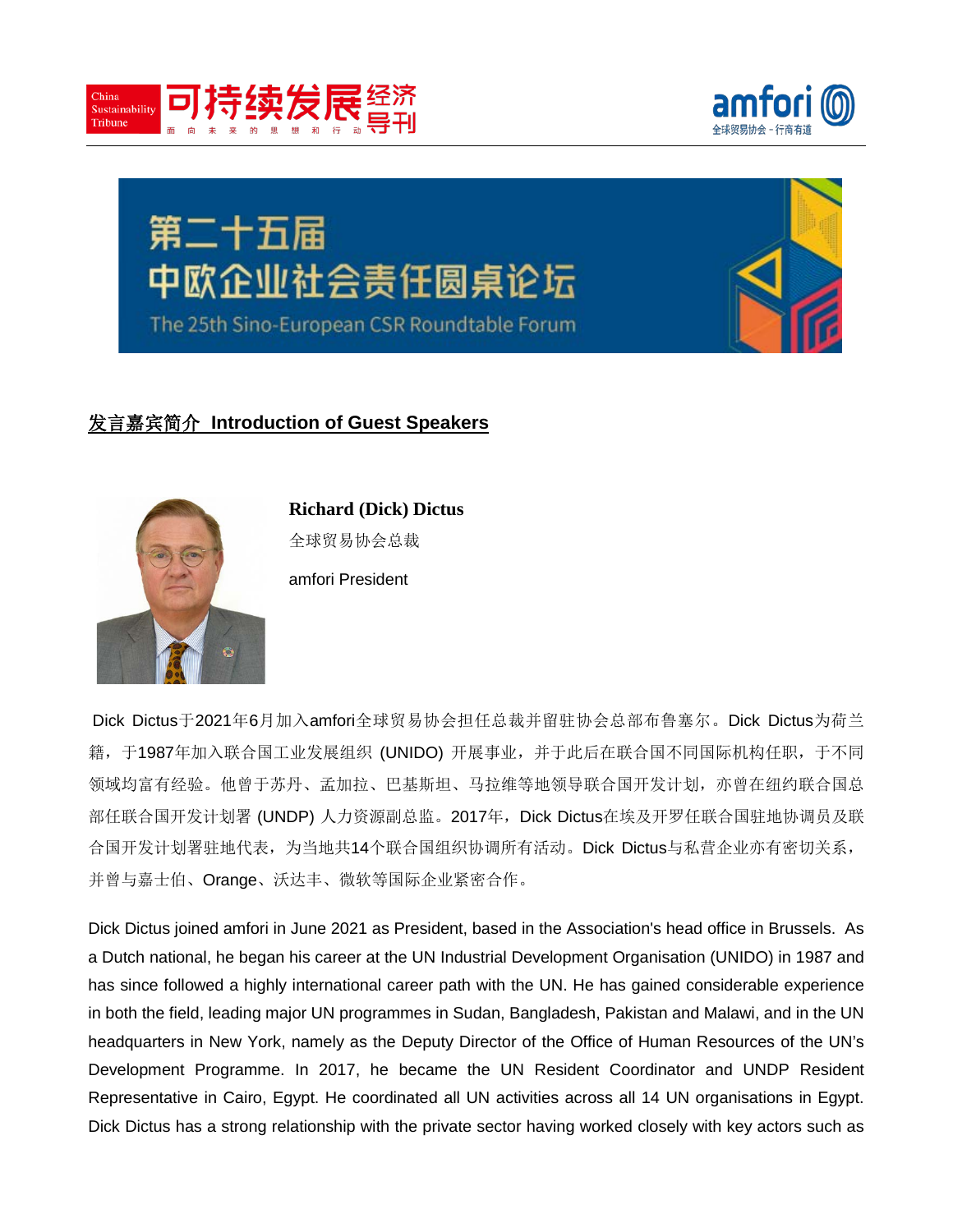



Carlsberg, Orange, Vodafone and Microsoft.



## 于志宏 **Yu Zhihong**

可持续发展经济导刊社长兼主编 President and Editor-in-Chief of China Sustainability Tribune

于志宏,北京大学法学硕士。2002 年参与创办《WTO 经济导刊》, 现任《可持续发展经济导刊》经济导刊 (原《WTO 经济导刊》)社长兼主编。长期专注于企业社会责任战略与规划、企业社会责任管理、企业社 会责任评估、企业社会责任报告编制、企业社会责任传播等方面的研究和推广,作为专家和讲师受邀为大型 国有企业、跨国公司、行业组织及有关政府部门提供企业社会责任培训和咨询服务。主要研究成果有:主编 《企业社会责任行动指南》、《如何编制企业社会责任报告》(我国第一部关于企业社会责任报告的专 著)、《企业社会责任管理基础教程》(我国第一部企业社会责任管理专著)、《责任竞争力——全球最佳 企业社会责任实践》、《中国企业社会责任发展报告(2006-2013)》、《中国外商投资企业履行社会责任 案例2014》及《中国外商投资企业履行社会责任案例2015》。

Mr. Yu is the co-founder of China WTO Tribune founded in 2002 and now is President and Editor-in-Chief of China Sustainability Tribune(formerly known as China WTO Tribune). As a longtime researcher and promoter of CSR strategy and planning, management, assessment, report compilation, and communication, he was invited as an expert and instructor to offer CSR trainings and consulting service by many large state-owned enterprises, multinational companies and government departments. His publications include Guide to CSR, How to Write a CSR Report (China' s first monograph on CSR reporting), CSR Management Fundamentals (China's first monograph on CSR management), Responsible Competitiveness-CSR Best Practice Cases and CSR in China (CN-EN Bilingual Version), China CSR Development Report (2006-2013), 2014 Best CSR Practices of Foreign-Invested Enterprises in China and 2015 Best CSR Practices of Foreign-Invested Enterprises in China.

He holds Master of Law from Peking University.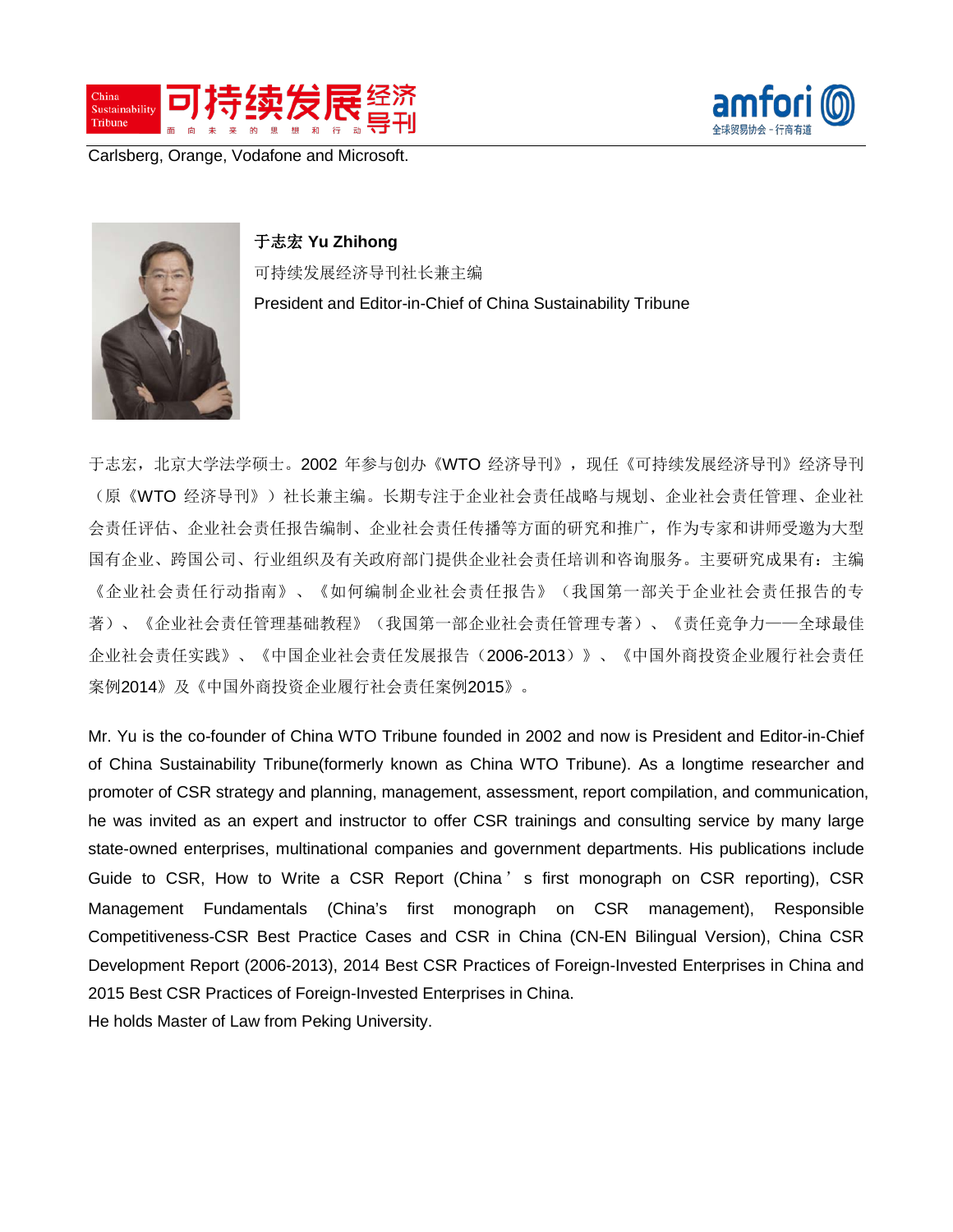





赵忠秀 **Pro. Zhao Zhongxiu**

山东财经大学校长 President of Shandong University of Finance and Economics

经济学博士,教授,博士生导师,享受国务院政府特殊津贴专家。

PhD in Economics, Professor, PhD Advisor, the State Council Special Allowance Expert

长期从事国际贸易学、产业经济学、全球价值链研究。在《求是》、《中国社会科学》(英文版)、《发展 经济学评论》、《中国经济评论》等中外学术刊物上发表多篇论文,出版教材、著作、蓝皮书多部,主持国 家社科基金重大项目、教育部哲学社会科学研究重大课题攻关项目以及联合国工发组织、美国、挪威等国际 合作课题多项,2018年获得两项国家级教学成果二等奖。

Pro. Zhao has long been engaged in researches including international trade, industrial economics, and global value chain. Zhao has published several papers in Chinese and foreign academic journals such as Qiushi Journal, Social Sciences in China (English version), Review of Development Economics, China *Economic Review*. Zhao presided over a number of major projects of the National Social Science Fund of China, major research projects of philosophy and social science of the Ministry of Education, and many international cooperation projects with the United Nations Industrial Development Organization (UNIDO), the United States, and Norway. His publications cover textbooks, works, and blue books, and in 2018, he won two 2nd prizes for National Teaching Achievement Award.



#### 赵宝柱 **Zhao Baozhu**

责扬天下管理顾问碳管理与可持续发展事业部北京中心执行总经理

President Assistant and Executive General Manager, Beijing Center of Carbon Management and Sustainable Development Division, GoldenBee Consulting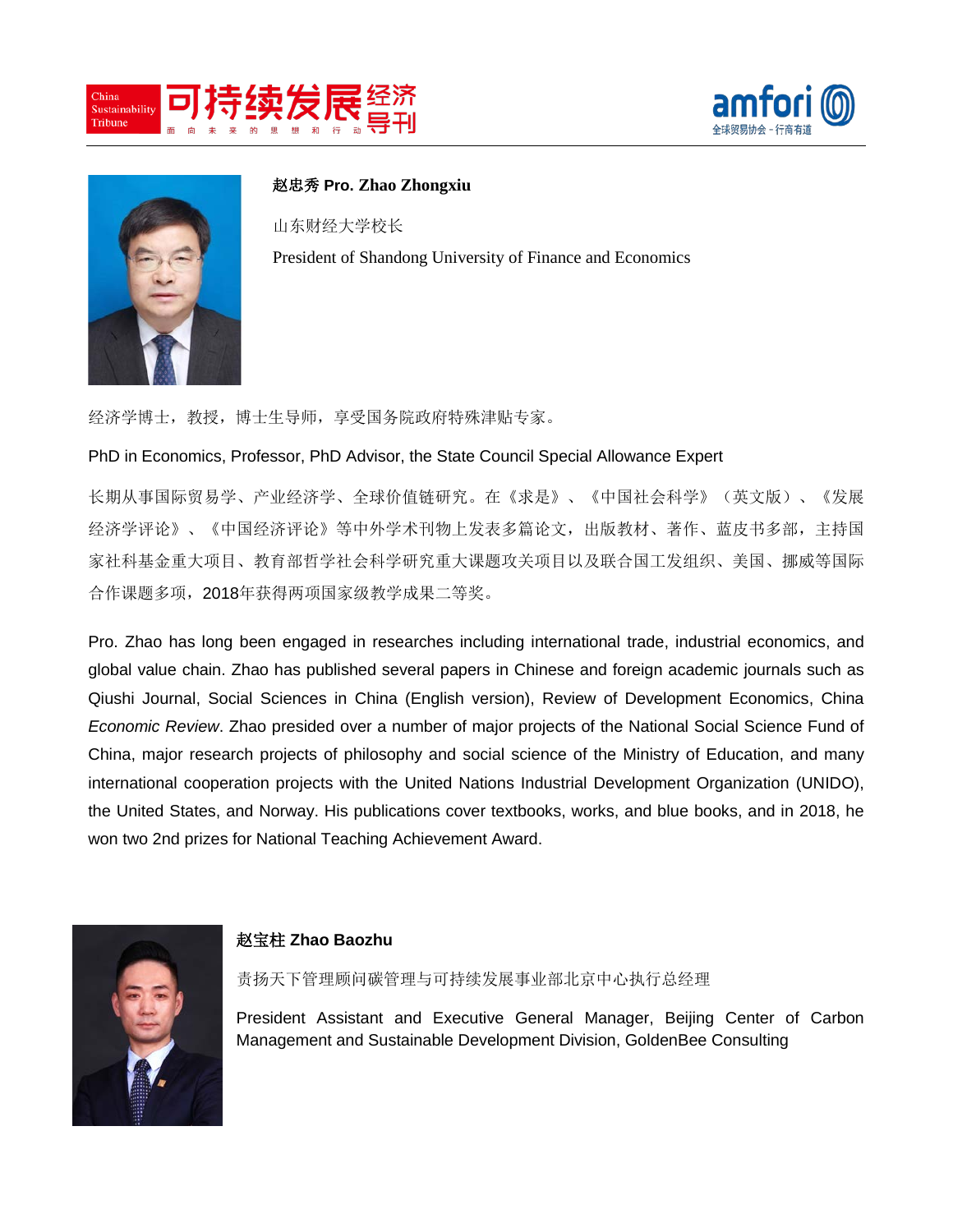



长期服务政府、行业协会,参与多项行业社会责任和可持续发展相关政策、标准、自愿性准则的制定,是国 资委《中央企业"十三五"社会责任战略规划》、环保部《中国生物多样性伙伴关系和行动框架(CBPF) 可持续发展战略研究和实施》等多项课题核心成员。作为项目经理,先后主持和参与100多项企业社会责任 和可持续发展相关项目,涉及社会责任/ESG报告编制、社会责任规划、社会责任管理体系建设、可持续供应 链建设、责任品牌传播等领域。同时,参与北京2022冬奥会可持续性管理体系建设、运行和认证咨询服务, 参与《ESG管理与信息披露实务》编著。

Mr. Zhao has served the government and industry associations for a long time, participating in the formulation of numerous policies, standards, and voluntary standards related to industry social responsibility and sustainable development. He is a core member of many projects such as the "13th Five-Year CSR Strategic Plan for SOEs" of State-owned Assets Supervision and Administration Commission of the State Council, and "China Biodiversity Partnership and Framework for Action (CBPF): Research and Implementation of Sustainable Development" of the Ministry of Ecology and Environment of the PRC. As a project manager, he has presided over and participated in more than 100 projects related to CSR and sustainable development, engaging in social responsibility/ESG report preparation, social responsibility planning, social responsibility management system construction, sustainable supply chain construction, responsible brand communication etc. Besides, he has participated in the construction, operation and certification consulting services of the sustainability management system of the Beijing 2022 Winter Olympics, and the compilation of *ESG Management and Information Disclosure Practice*.



#### 都永海 **Du Yonghai**

香港生产力促进局绿色生活与创新部总经理

General Manager of the Green Living & Innovation Division of Hong Kong Productivity Council (HKPC)

都永海先生现为香港生产力促进局环境管理部总经理,致力环保工程和咨询行业二十多年,拥有广泛丰富的 工程经验和行业视野,涵盖电力和各种工业领域的水处理、废水处理、大气污染治理、废弃物处理和管理、 二氧化碳捕捉和应用技术等方面。

加入生产力局前,都先生任职于大型国际企业,负责管理运营全球范围内的大气污染控制EPC工程和咨询业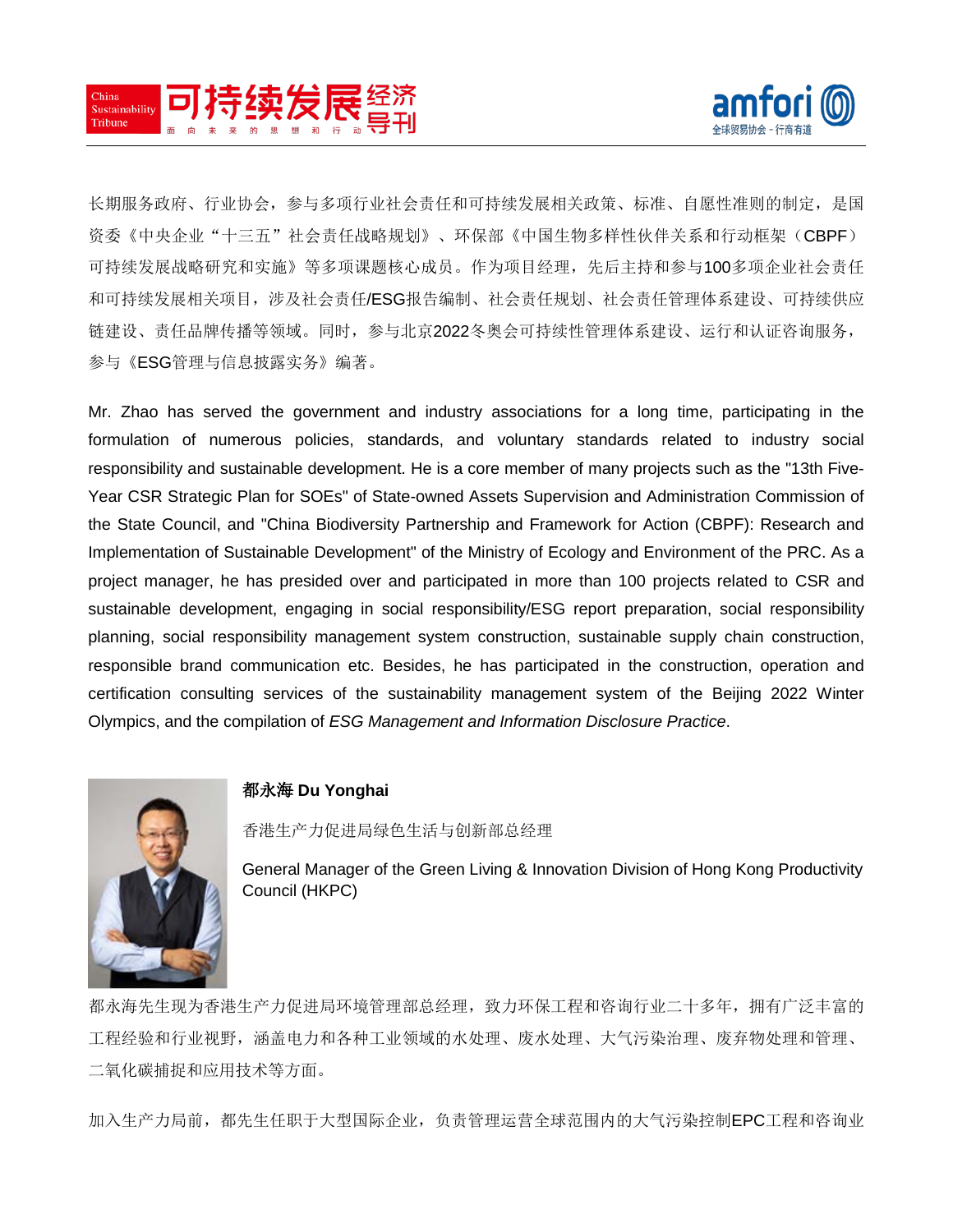



务。都先生拥有环境工程硕士学位,是中国自2008年以来首批获得批准的注册环保工程师,亦是中国勘察设 计协会/CECA授予的高级工程项目经理,曾担任全国勘察设计行业工程项目经理资格考评专家委员会成员。

Mr Yonghai Du is the General Manager of the Green Living & Innovation Division of Hong Kong Productivity Council (HKPC). Dedicated in Environmental engineering and service fields for more than 20 years, he has extensive experience and business insights covering a broad range of environmental and industrial segments including water and wastewater treatment technology development, waste treatment and management, air quality control solutions, carbon capture and utilisation technologies for power and industries.

Prior to joining HKPC, Mr Du worked for a large international company to manage and operate the global fleet and portfolio of environmental control solutions by EPC and consultancy service projects. Mr Du holds master's degree in Environmental Protection Engineering. He is among the first approved Registered Environmental Protection Engineer of China in 2008. In addition, he was certified as Senior Project Manager and acted as National evaluation committee member of China Engineering and Consulting Association /CECA for EPC Project Manager in China.



#### 林铭瀚 **Michiel Lips**

ANWB 零售公司合规经理

Compliance Manager of ANWB Retail

林铭瀚曾在多间跨国公司工作,如:荷兰国际集团(ING)、欧迪办公(Office Depot)、ANWB零售公司 等,我负责管理采购和营销等部门。在最近9年多来,林铭瀚主要负责企业社会责任的体系建设和管理,确 保企业各项业务符合各地法规要求,涉及产品、质量、可持续发展等诸多领域。林铭瀚同时还拥有一个网站 (2Comply.eu), 主要帮助世界各地的公司处理合规相关的议题和挑战。

ANWB是一间位于荷兰的企业,同时也是一间由会员组成的机构,由5百万余家会员构成,总销售额达15亿 欧元。ANWB零售公司是ANWB集团的一部分,主要负责涉及采购和销售产品,包括线上和线下两种渠道。 ANWB 也是国际汽车联合会(FIA)和ARC欧洲集团的会员。我们携手实现道路和交通安全,并通过我们的 产品和服务来实现这一目标。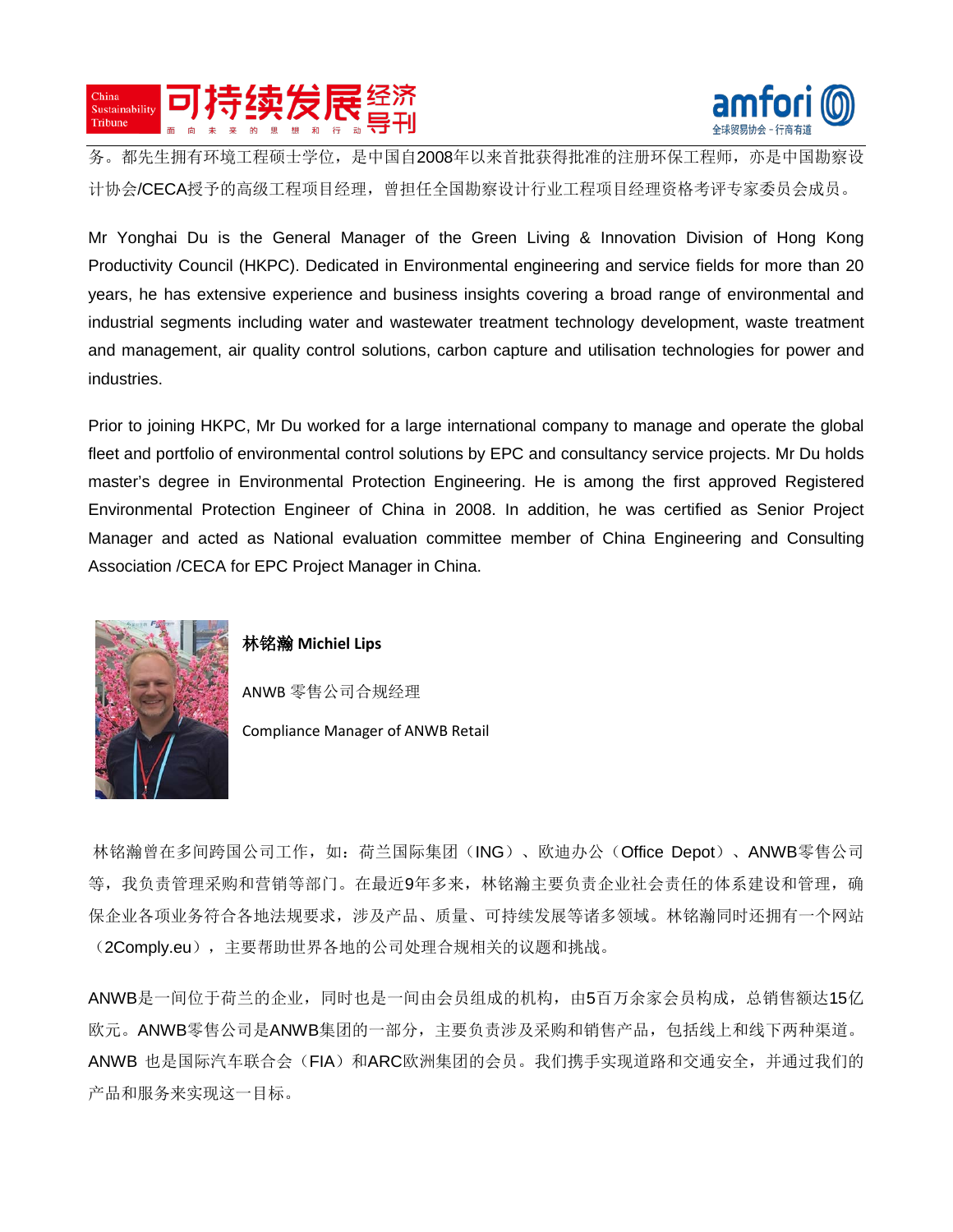



Michiel Lips has been active in buying, sourcing and sales in different responsible roles for more than 11 years with different companies such as ING, Office Depot and ANWB Retail and now responsible for compliance (product, social, quality, CSR) for over 9 years now. Michiel also is the owner of 2Comply.eu where he helps and assists companies worldwide with their compliance issues and challenges.

ANWB is both a commercial and a member based company in The Netherlands with over 5 million members and about 1.5 Billion Euro turnover. Part of the ANWB group there is ANWB Retail where we design, source, buy and sell products both on- and offline. ANWB is also a member of the FIA (Fédération International Automobile) and of the ARC Europe Group. Together we strive for safer roads and safety for all participants in traffic and we have our products and services to help reach these goals.



#### 王文华 **Wang Wenhua**

中国连锁经营协会副秘书长,可持续消费推进部负责人 Deputy Secretary General, Director of Sustainability Consumption Promotion Department, China Chain Store & Franchise Association

于 2002 年加入中国连锁经营协会(CCFA)。自 2008 年以来,负责可持续消费推进部工作, 主要包括推进 连锁门店节能减排与绿色技术应用,促进零售企业绿色采购实施以及绿色可持续消费的公益宣传教育等。多 年来,参与起草和审定连锁企业绿色实践中的相关行业标准和指南性文件、倡议、报告等,如《2009-2017 中国零售业节能减排绿皮书》年度报告、《零售企业绿色采购规范》等五部行业标准,《2018 CCFA 零售企 业可持续发展实践调研报告》等。

同时负责组织管理"CCFA 可持续消费圆桌", 该圆桌成立于 2013 年, 成员覆盖零售、餐饮及服务行业的 连锁领军企业、互联网消费平台企业和相关科研标准机构,以"成为可持续生产与消费的推动者"为目标, 带领广大 CCFA 会员企业,通过线上线下全渠道,参与到绿色低碳发展中来,推广绿色生活方式及绿色消费 行为转变,共同建设美丽中国。

Wang Wenhua joined CCFA in 2002, and has been in charge of the Sustainability Department since 2008, focusing on energy-saving of retail store, green procurement, and public education of sustainable consumption, etc. She has long been participating the drafting and reviewing of relevant industry standards and guidance documents, initiatives, reports, etc. in the green practices of chain enterprises, such as annual report of *The Green Book on Retail Energy Conservation and Emission Reduction in China* from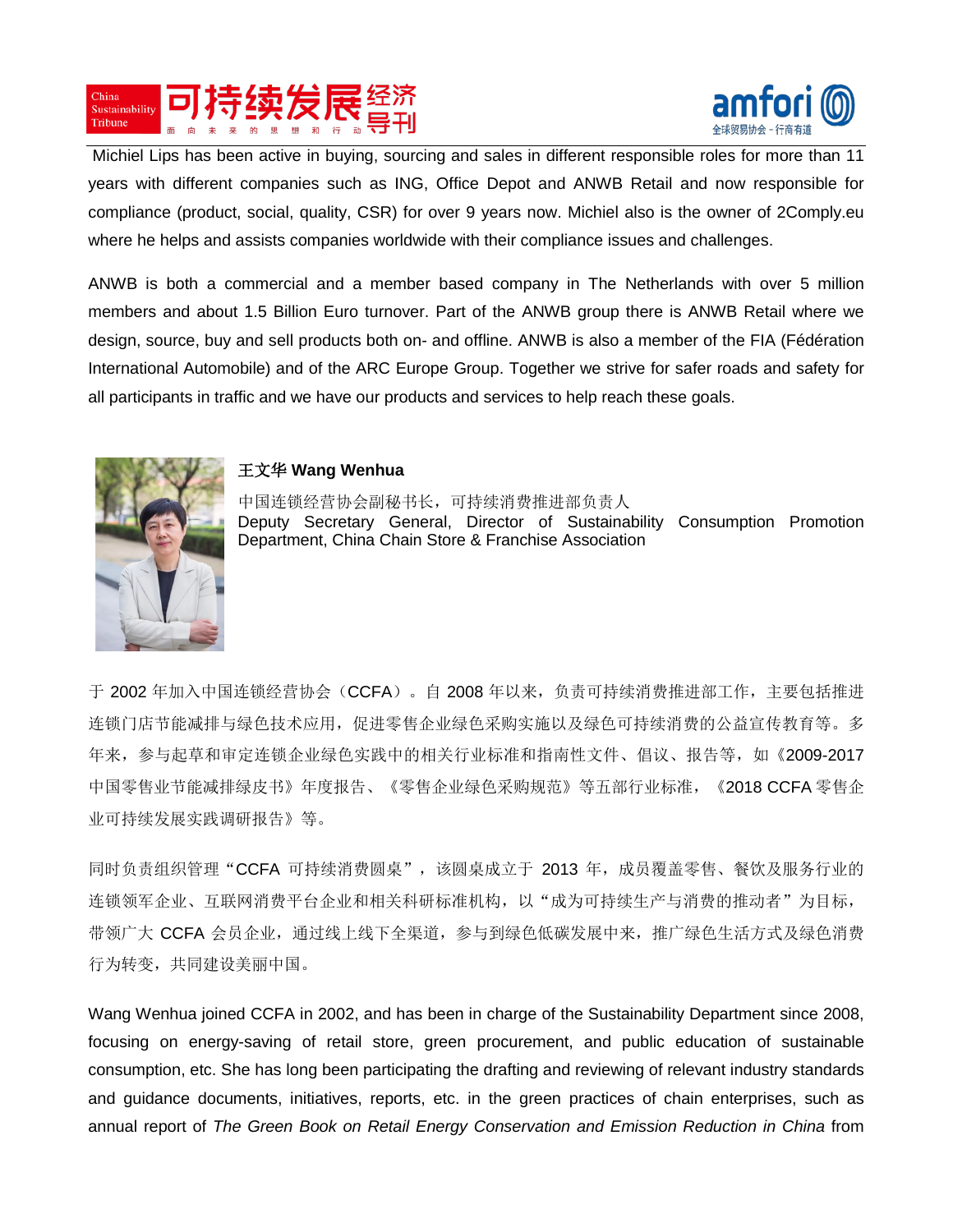



2009 to 2017, *2018 Sustainability Practice Survey Report on CCFA Retail Enterprises*, and five industry standards including *Green Procurement Standard for Retail Enterprises*.

Wang is also responsible for organizing and managing the "CCFA China Sustainable Consumption Roundtable". The roundtable was established in 2013, whose members are from leading retail chain, catering and service industries, Internet consumer platform companies and relevant scientific research standard institutions. To "become the promoter of sustainable production and consumption", the roundtable has led CCFA member companies to participate in green and low-carbon development through online and offline channels, and promoted green lifestyles and consumption to build a beautiful China.



#### 贺宏良 **He Hongliang**

中国电子技术标准化研究院行业管理促进中心副主任 Deputy Director of Industry Management Development Centre at CESA

贺宏良,电子科技大学工商管理硕士(MBA),现任中国电子技术标准化研究院行业管理促进中心副主任, 中国电子工业标准化技术协会社会责任工作委员会智库专家。曾任《中国计算机报》副总编、《中国电脑教 育报》常务副社长兼执行总编、IEEE 中国代表处业务发展总监。

长期从事电子信息领域行业管理、国家/行业标准制修订、国际标准化、企业社会责任等相关工作。

Mr. Hongliang HE, Deputy Director of Industry Management Development Centre at China Electronics Standardization Institute (CESI), CSR expert of the CSR Committee at Chinese Electronics Standardization Association (CESA). Mr. HE holds an MBA degree at University of Electronic Science and Technology.

Mr. HE once acted as deputy editor for Chinese Computer magazine and as executive deputy president and executive chief editor of China Computer Education magazine. Mr. HE also worked for China Office of IEEE as the Business Development Director.

Mr. HE has devoted himself to industry management of electronic information field, international standardization, corporation social responsibility and other relate works for a long time.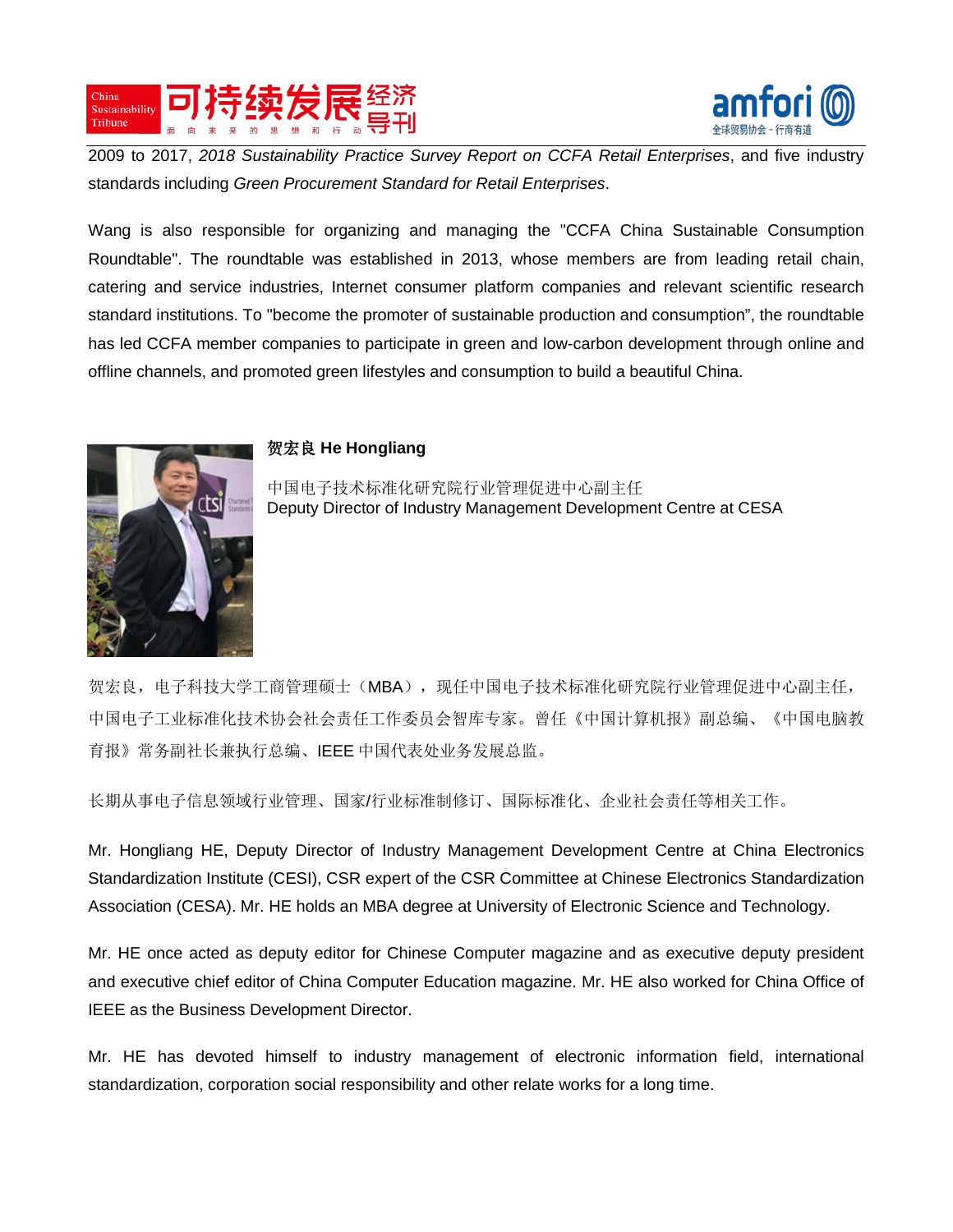



## 柯希霆 **Coney Ke**



中化国际(控股)股份有限公司董事会秘书 Secretary of the Board of Directors, Sinochem International

柯希霆,中化国际(控股)股份有限公司董事会秘书。曾在中化黑龙江进出口公 司、中化进出口总公司工作。2001 年加入中化国际,曾任总经理办公室主任、台湾代表处首席代表、投资管 理部总经理、天然胶事业总部副总经理、海南中化橡胶有限公司总经理、生产运营管理部总经理。 厦门大学 财经系国际金融专业本科毕业,复旦大学 MBA。

Coney Ke is the secretary of the Board of Directors of Sinochem International (Holding) Co., LTD. He once worked in Sinochem Import and Export Corporation and its Heilongjiang Branch. He joined Sinochem International in 2001 and served as director of General Manager's Office, Chief Representative of Taiwan Representative Office, General Manager of Investment Management Department, Deputy General Manager of Natural Rubber Business Headquarters, General Manager of Hainan Sinochem Rubber Co., LTD., and General manager of Production and Operation Management Department. He graduated from Xiamen University, majored in international finance, MBA from Fudan University.

#### 主办单位简介 **Introduction of Organizers**

# 可持续发展经济导刊 **China Sustainability Tribune**

《可持续发展经济导刊》由商务部主管,2019 年 1 月正式创刊,是 2002 年创刊的《WTO 经济导刊》在社 会责任和可持续发展领域的延续和升级,是可持续发展在中国的一面旗帜和主要舆论阵地。《可持续发展经 济导刊》坚持"全球视野,合作共赢"宗旨,立足"面向未来的思想和行动",致力于成为国内、国际社会责任和 可持续发展领域具有影响力的权威、专业媒体。

China Sustainability Tribune is supervised by Ministry of Commerce of the People's Republic of China (MOFCOM) and is officially founded in January 2019. It is an upgrade of China WTO Tribune in the field of social responsibility and sustainability. As the only domestic media named after sustainable development, CST has been actively contributed to global sustainable development based on the motto of "Global Perspective, Competition and Win Together". It promotes various fields, industries and organizations, especially those who have a huge influence on economy, society and environment, to be sustainable, to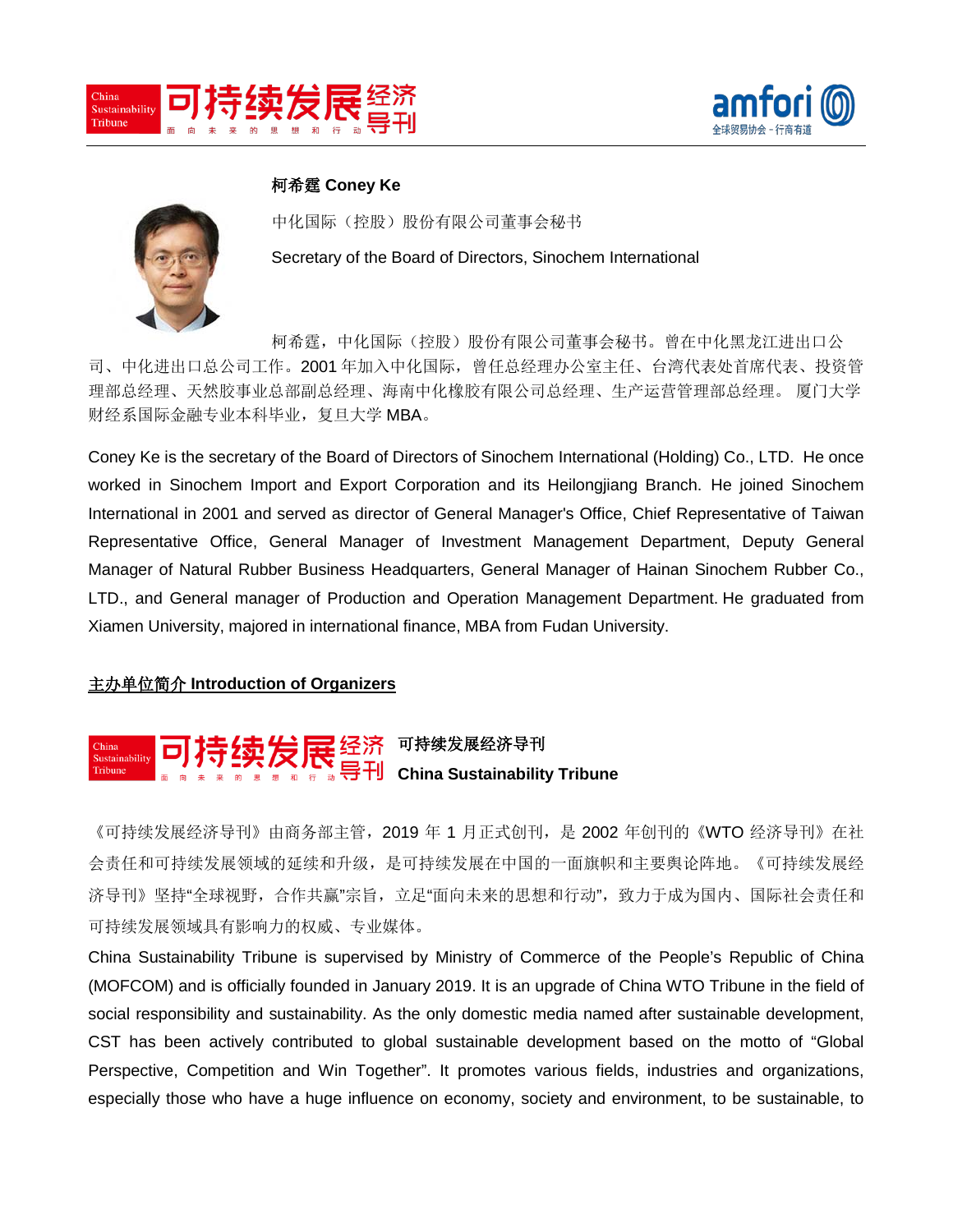



take actions for sustainable development, and to support the achievement of sustainable development goals.



amfori全球贸易协会(旧称欧洲对外贸易协会Foreign Trade Association), 我们认为所有贸易都可以为每个 人带来社会、环境和经济方面的效益。我们称之为"行商有道"。

作为致力于推动开放和可持续贸易发展的全球领先商业协会,我们集合 40 多个国家/地区的 2,400 多家零售 商、进口商、品牌商以及國際性的协会。我们的会员包括来自各行各业、各种规模的组织机构,总年营业额 超过一万六千亿欧元。

自 1977 年在布鲁塞尔成立总部以来,我们拥有强大[的网络,](http://www.fta-intl.org/content/community)覆盖 16 个国家/地区。我们向会员机构提供实 用的框架和世界級的工具,用于管理其供应链的社会和环境绩效,并预测未来趋势。我们也倡导推进先导政 策,并与各利益相关方开展合作,实现推进社会、环境和经济方面的發展。

我们的工作讓不同组织机构能够促进人类繁荣,以负责任的方式使用自然资源,并推动全球开放贸易的发 展。这些是全球面临的重大挑战,需要各方合作解决。因此,当会员机构无法凭独力应对挑战时,共同合作 就能够产生巨大的影响力并推动正面的改变。

我们的最终目标是利用协会独特的定位——我们的洞察力、影响力和专业知识——推动开放和可持续贸易的 发展,为实现联合国可持续发展目标 (Sustainable Development Goals, SDG) 作出贡献。网址: [www.amfori.org](http://www.amfori.org/)。

At amfori (formerly called Foreign Trade Association) we believe in a world where all trade delivers social, environmental and economic benefits for everyone. We call this Trade with Purpose.

As the leading business association for open and sustainable trade, we bring together over 2,400 retailers, importers, brands and national associations from over 40 countries. Our membership reflects organisations of all sizes from a diverse range of sectors, representing a combined turnover of more than 1.6 trillion euros. Headquartered in Brussels since 1977, we have a strong network of representatives based across 16 countries. We offer our members a practical framework and world-class tools to manage the social and environmental performance of their supply chains and anticipate trends. We also advocate for progressive policy and collaboration with high-level stakeholders to achieve social, environmental and economic progress.

Our work enables organisations to enhance human prosperity, use natural resources responsibly and drive open trade globally. These are major challenges across the world which require a collaborative effort to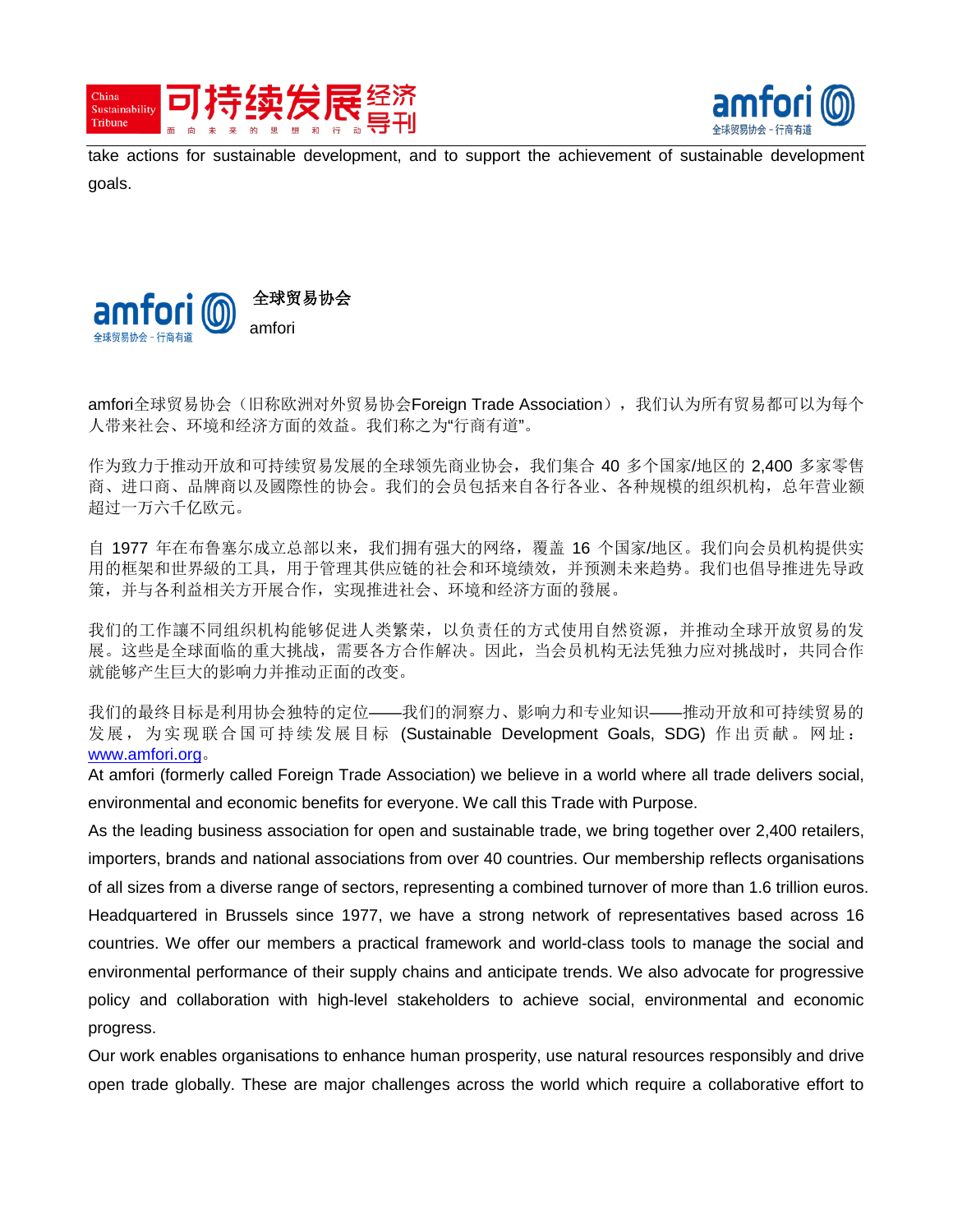



tackle. So, while our members can't solve them on their own, together we can influence and drive positive change at scale.

Ultimately, our ambition is to leverage our unique position – our insight, influence and expertise – to drive open and sustainable trade, which contributes to the achievement of the Sustainable Development Goals (SDGs).

### 支持单位简介 **Introduction of Supporting Organization**



中国纺织工业联合会是全国性的纺织行业组织,主要成员是有法人资格的纺织行业协会及其他法人实体,为 实现会员共同意愿而依照本会章程开展活动的综合性、非营利性的社团法人和自律性的行业中介组织。

中国纺织工业联合会遵守国家宪法、法律、法规,坚持科学发展观,紧持走新型工业化道路;建立健全行业 自律机制;努力维护会员和企业合法权益;贯彻国家产业政策,履行政府授权委托的职能;积极引导和指导 行业发展,努力为会员、为企业、为行业、为政府服务,促进我国纺织服装行业健康发展,建设纺织强国。

2005年5月,中国纺织工业联合会社会责任办公室成立,这是中国纺织工业联合会社会责任建设推广委员会 (RSCA)的执行机构,也是中国第一个国家级的社会责任常设机构。办公室秉承"建立符合国情的企业社会 责任体系,协助企业改善管理,增强企业核心竞争力,引导行业可持续发展"的宗旨,通过建立和完善行业社 会责任公共平台,提供社会责任专业服务协助成员企业、合作伙伴及其他利益相关方实现各自的社会责任目 标,最终实现"提升企业文明,共建和谐社会,引导行业融入全球经济"的愿景。

China National Textile and Apparel Council (CNTAC), is the national federation of all textile-related industries, with the following-listed textile industrial associations and the other economic entities as the registered membership and is an non-profit organization formed on volunteer basis. The aim of CNTAC is to provide services in the modernization of China's textile industry.

The Office for Social Responsibility of CNTAC established in May 2005, it is China's first permanent social responsibility institution at the national level, as well as the executive body of the Responsible Supply Chain Association (RSCA) under the direct administration of CNTAC.

The visions and goals of the Office are to realize sustainable development of the industry by guiding businesses within the industry to follow the scientific approach of development, enhance core competitiveness and get integrated into the global economy, as well as by engaging with domestic and international stakeholders to promote a responsible global supply chain.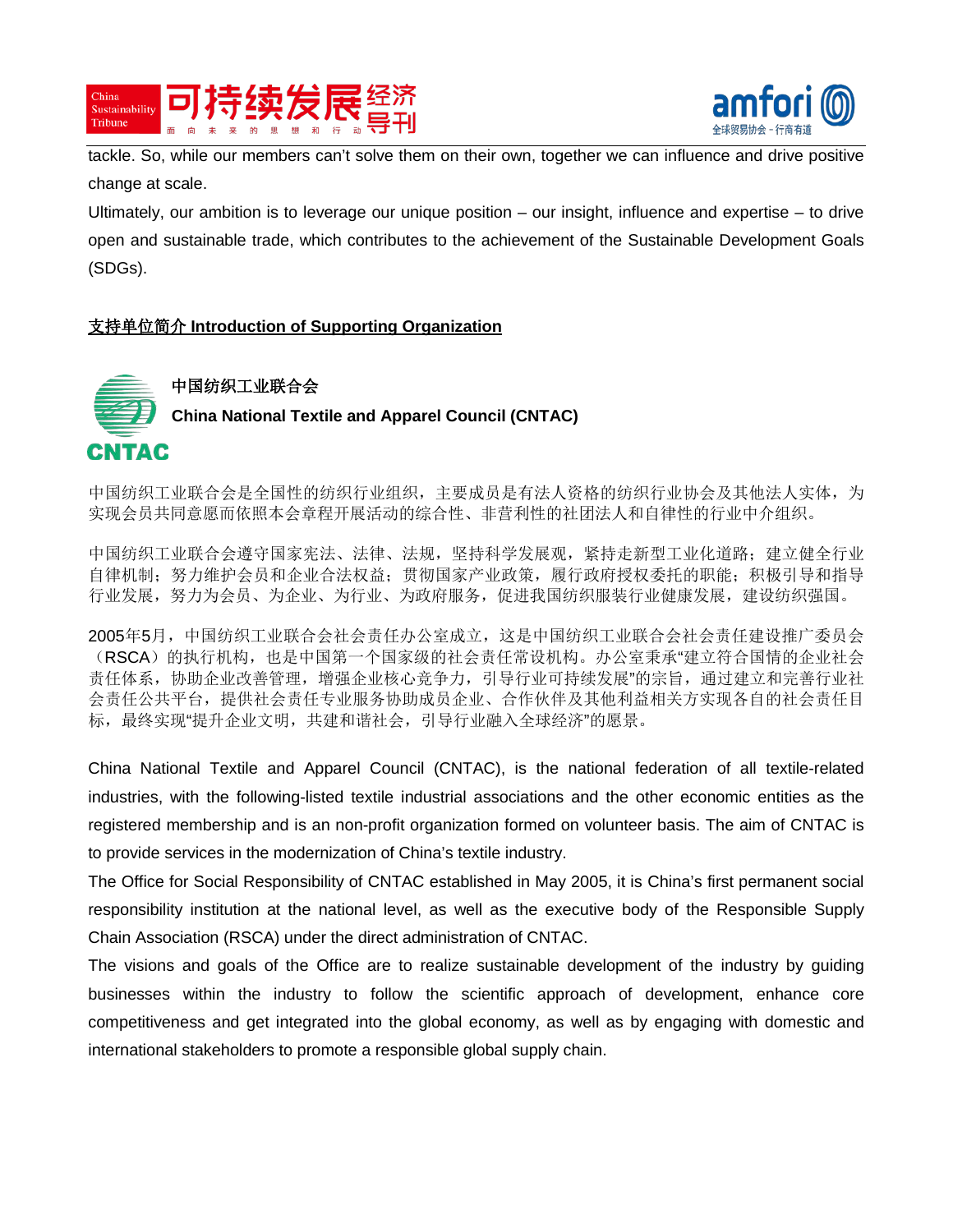





香港生产力促进局

#### **Hong Kong Productivity Council(HKPC)**

香港生产力促进局(生产力局)是于1967年成立的法定机构,专业技术和知 识涵盖多个不同范畴,致力以世界级的先进技术和创新服务,驱动香港企业提升卓越生产力。生产力局作为 科技创新、应用科技和价值创造的赋能者及促进者,利用工业4.0和企业4.0,加速香港再工业化发展;同时 致力发展智能及绿色生活应用技术,全面促进香港成为国际创新科技中心及智慧城市。

生产力局是香港工商企业值得信赖的合作伙伴,提供全方位的创新方案,提升企业的资源效益,提升生产力 和业务效率、减省营运成本,令企业在本地和国际市场中保持竞争优势。生产力局致力为中小企和初创企业 提供实时和适切的支持,应对瞬息万变的营商环境,陪伴它们走上创新和转型之路;并提供各类未来技能发 展课程,目标壮大本地人才库,让企业掌握最新数码及STEM技术,加强企业技能及提升市场竞争力。

此外,生产力局积极与本地工商界及世界级研发机构合作,开发应用技术方案,为产业创优增值。透过产品 创新和技术转移,成功推出多种由市场主导的专利技术和产品,发掘本地和国际市场在授权和技术转移服务 中的庞大商机。多年来,生产力局的世界级研发成果获得广泛肯定,屡获本地及国际奖项殊荣。 如欲了解更多详情,请浏览生产力局网页:[www.hkpc.org](https://apc01.safelinks.protection.outlook.com/?url=http%3A%2F%2Fwww.hkpc.org%2F&data=04%7C01%7Cshirleytsui%40hkpc.org%7Cf6246453e2424faf41e308d9b3cecea8%7C07373b9f47dd4621ad2ce5bbfc8863f2%7C0%7C0%7C637738523076183501%7CUnknown%7CTWFpbGZsb3d8eyJWIjoiMC4wLjAwMDAiLCJQIjoiV2luMzIiLCJBTiI6Ik1haWwiLCJXVCI6Mn0%3D%7C3000&sdata=Q8v1yGL5i7b6XjWsUXGhYh5l%2B7jTDmOKXqjNB7vZUJ0%3D&reserved=0)。

The Hong Kong Productivity Council (HKPC) is a multi-disciplinary organisation established by statute in 1967, to promote productivity excellence through relentless drive of world-class advanced technologies and innovative service offerings to support Hong Kong enterprises. Being a key enabler and catalyst of innovation, applied technology and value creation, HKPC facilitates Hong Kong's reindustrialisation empowered by Industry 4.0 and Enterprise 4.0, as well as to develop smart and green living applications for bolstering Hong Kong as an international innovation and technology hub and a smart city.

The Council is a trusted partner with comprehensive innovative solutions for Hong Kong industries and enterprises, enabling them to achieve resources and productivity utilisation, effectiveness and cost reduction, and enhance competitiveness in both local and international marketplace. It offers SMEs and startups immediate and timely assistance in coping with the ever-changing business environment, accompanying them on their innovation and transformation journey. Moreover, a variety of FutureSkills training are offered for enterprises to upskill and nurture talents with digital capabilities and STEM competencies to enhance their competitive edge.

In addition, HKPC partners and collaborates with local industries and enterprises and world-class R&D institutes to develop applied technology solutions for value creation. It also benefits a variety of sectors through product innovation and technology transfer, with commercialisation of multiple market-driven patents and technologies, bringing enormous opportunities abound for licensing and technology transfer, both locally and internationally. HKPC's world-class R&D achievements have been widely recognised over the years, winning an array of local and international accolades.

For more information, please visit HKPC's website: [www.hkpc.org.](https://apc01.safelinks.protection.outlook.com/?url=http%3A%2F%2Fwww.hkpc.org%2F&data=04%7C01%7Cshirleytsui%40hkpc.org%7Cf6246453e2424faf41e308d9b3cecea8%7C07373b9f47dd4621ad2ce5bbfc8863f2%7C0%7C0%7C637738523076183501%7CUnknown%7CTWFpbGZsb3d8eyJWIjoiMC4wLjAwMDAiLCJQIjoiV2luMzIiLCJBTiI6Ik1haWwiLCJXVCI6Mn0%3D%7C3000&sdata=Q8v1yGL5i7b6XjWsUXGhYh5l%2B7jTDmOKXqjNB7vZUJ0%3D&reserved=0)